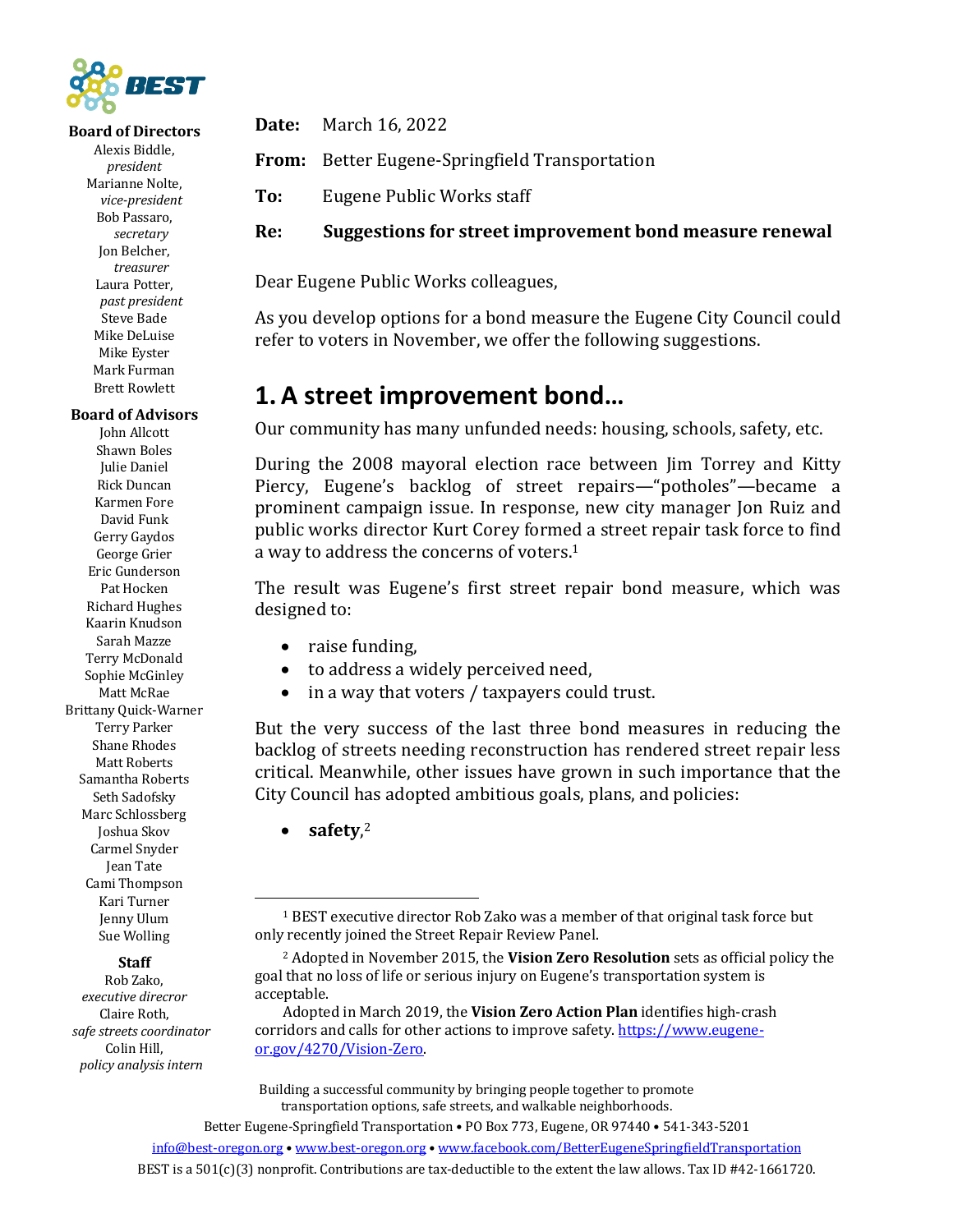- **•** active transportation,<sup>3</sup>
- **•** efficient transportation options,<sup>4</sup>
- **equity**, <sup>5</sup> and
- climate change.<sup>6</sup>

Times change: the bond measure should evolve to respond to needs today and tomorrow.

Although it is not realistic to fund all our community's needs all at once, it does make sense to broaden the scope of the bond measure to address our most pressing needs for our streets, as well as for off-street paths. We suggest terming the measure a "street improvement" bond:

- **Street**: As in the past, the bond measure should focus on city-owned local streets ... but also include some funding for off-street multi-use paths.
- **Improvement**: To reflect changing times, claim a partial victory on repairing streets and shift more towards improving them.

# **2. To fund critical unfunded needs…**

The first bond measure embodied a promise from the City to voters / taxpayers: *If you* approve higher taxes for specific purposes, you can trust that we will do so.

Back in 2008, the critical need was potholes. And even though the City of Eugene was already directing much of its share of state and local gas taxes to maintain streets, it wasn't enough. Thus, voters were given an opportunity to fund a critical unfunded need.

<sup>&</sup>lt;sup>3</sup> Adopted in February 2017, the **2035 Transportation System Plan** sets a goal of tripling the percentage of trips made on foot, by bike, and via transit by 2035 (from 2014 levels). https://www.eugeneor.gov/3941/2035-Transportation-System-Plan.

Developed in 2017, the Move EUG: Active Transportation Strategy 2017–2021 helped coordinate efforts towards the active transportation goal. https://www.eugene-or.gov/2594/MoveEug-Active-Transportation-Strategy.

<sup>&</sup>lt;sup>4</sup> First presented in March 2012, **Envision Eugene** is based on seven pillars, including to "promote" compact urban development and efficient transportation options." https://www.eugeneor.gov/760/Envision-Eugene.

<sup>&</sup>lt;sup>5</sup> In June 2021, the City convened the **Sustainability Equity Panel** to look at transportation and housing policy because these are key to reducing the climate impact of human activity, but these have also historically been areas in which the exclusions faced by marginalized groups are institutionalized and perpetuated. https://www.eugene-or.gov/4719/Eugenes-2021-Equity-Panel.

 $6$  Adopted in 2014 and updated in 2016, the **Climate Recovery Ordinance** sets a goal to reduce community fossil fuel use by 50% of 2010 levels by 2030. https://www.eugene-or.gov/3210/Climate-Recovery-Ordinance.

Adopted in Summer 2020, the **Climate Action Plan 2.0** states: "Emissions from transportation fuels make up 53 percent of Eugene's local emissions. Transportation emissions are primarily from the local combustion of gasoline and diesel fuels used in vehicles. High impact practices in this bucket include fully implementing the Transportation System Plan, adopting policies that promote compact development, and increasing the use of electric vehicles." https://www.eugene-or.gov/4284/Climate-Action-Plan-20.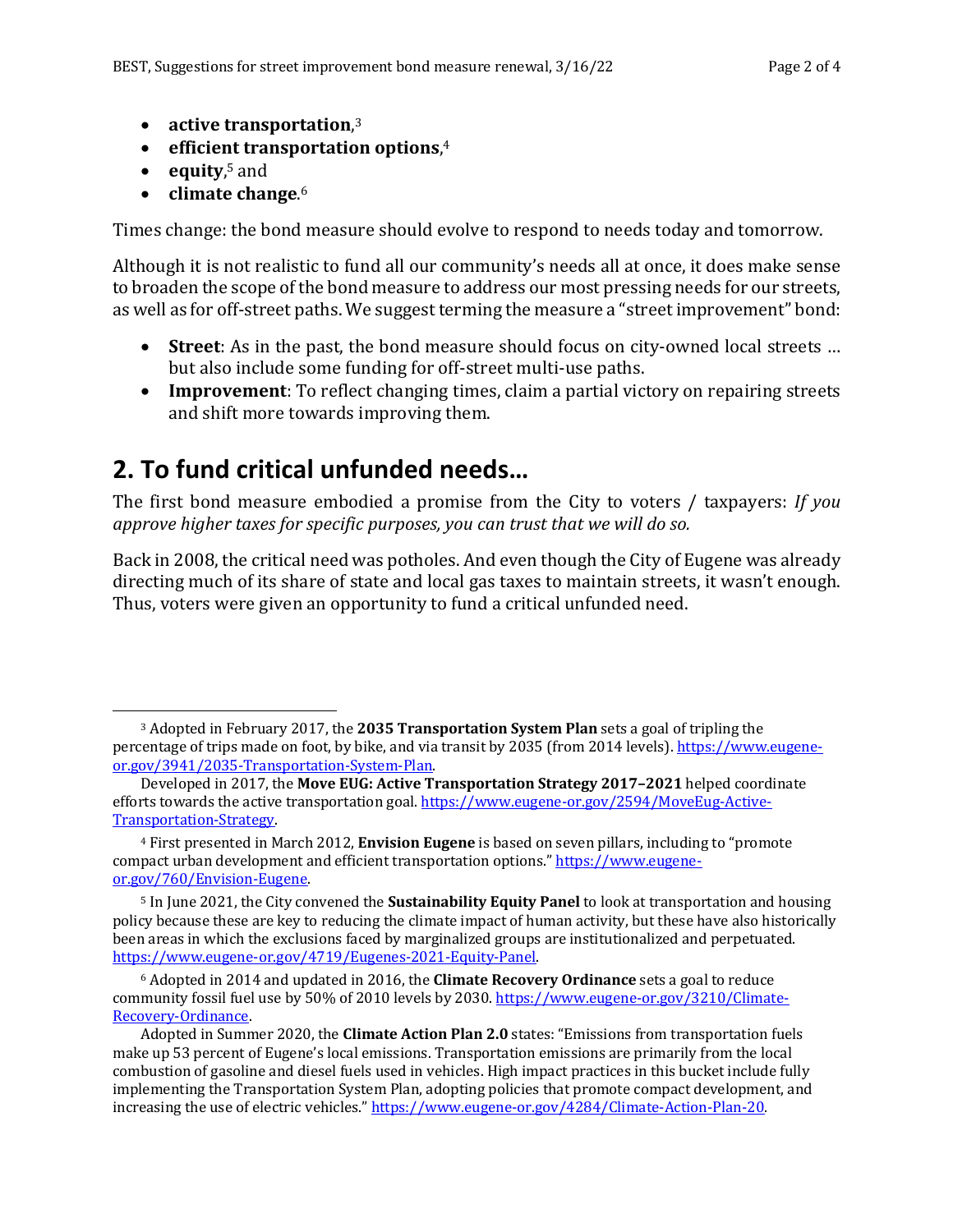One consideration is that state and local tax revenue from fuel and motor vehicle use cannot be used to fund off-street paths or sidewalks.<sup>7</sup> But there is no such limit on the use of property tax revenue from GO Bonds.

Today, the most critical unfunded transportation needs are those that address the City of Eugene's goals in its plans. Yet some of those needs have few, if any, other potential sources of funding. Funding from this street improvement measure could advance today's goals for tomorrow.

# **3. Providing broad benefits…**

A tenet of the original bond measure was that if everyone pays, directly (property owners) or indirectly (renters), then most everyone should benefit. Thus, the first three bond measures have included specific lists of projects to be funded, in all parts of the community.

Increasingly, past bond measures have also funded active transportation. Today in line with more recent City goals, plans, and policies, the bond should fund "complete streets," as well as off-street paths, to benefit those who drive and those who do not. $^8$ 

The next bond should continue to provide broad benefits:

- Geography: Specific investments should be identified in each part of the city.
- **Mode**: Funding should go to support people who drive, ride the bus, bicycle, walk, or use a mobility device.

# **4. With a balance of accountability and flexibility…**

It makes sense to continue the split between funding a specific list of projects while also setting aside some funding for projects too small to call out or for unanticipated needs and opportunities, for example, to match federal funds that otherwise would not be available.

We suggest continuing to allocate the majority—say, 75%—to street improvements in all parts of the community. Some of these projects may be just repairs or reconstructions. But where there is an opportunity for "complete street" improvements, those should be included in the project to ensure that taxpayers' money is used efficiently. Providing a concrete list will continue the general purposes of the bond measure, updated for today, and provide voters / taxpayers with specificity and confidence in where their tax money will go.

<sup>&</sup>lt;sup>7</sup> Section 3a of Article IX of the **Oregon Constitution** provides that "revenue from taxes on motor vehicle use and fuel ... shall be used exclusively for the construction, reconstruction, improvement, repair, maintenance, operation and use of public highways, roads, streets and roadside rest areas in this state." https://www.oregonlegislature.gov/bills\_laws/Pages/OrConst.aspx.

<sup>&</sup>lt;sup>8</sup> Roughly 1 out of 4 Oregonians does not have a driver's license.

According to the Oregon DMV, almost 3.1 million Oregonians are licensed to drive. https://www.oregon.gov/odot/dmv/pages/news/factsstats.aspx.

According to the U.S. Census Bureau, Oregon has a population of over 4.2 million people. https://www.census.gov/quickfacts/OR.